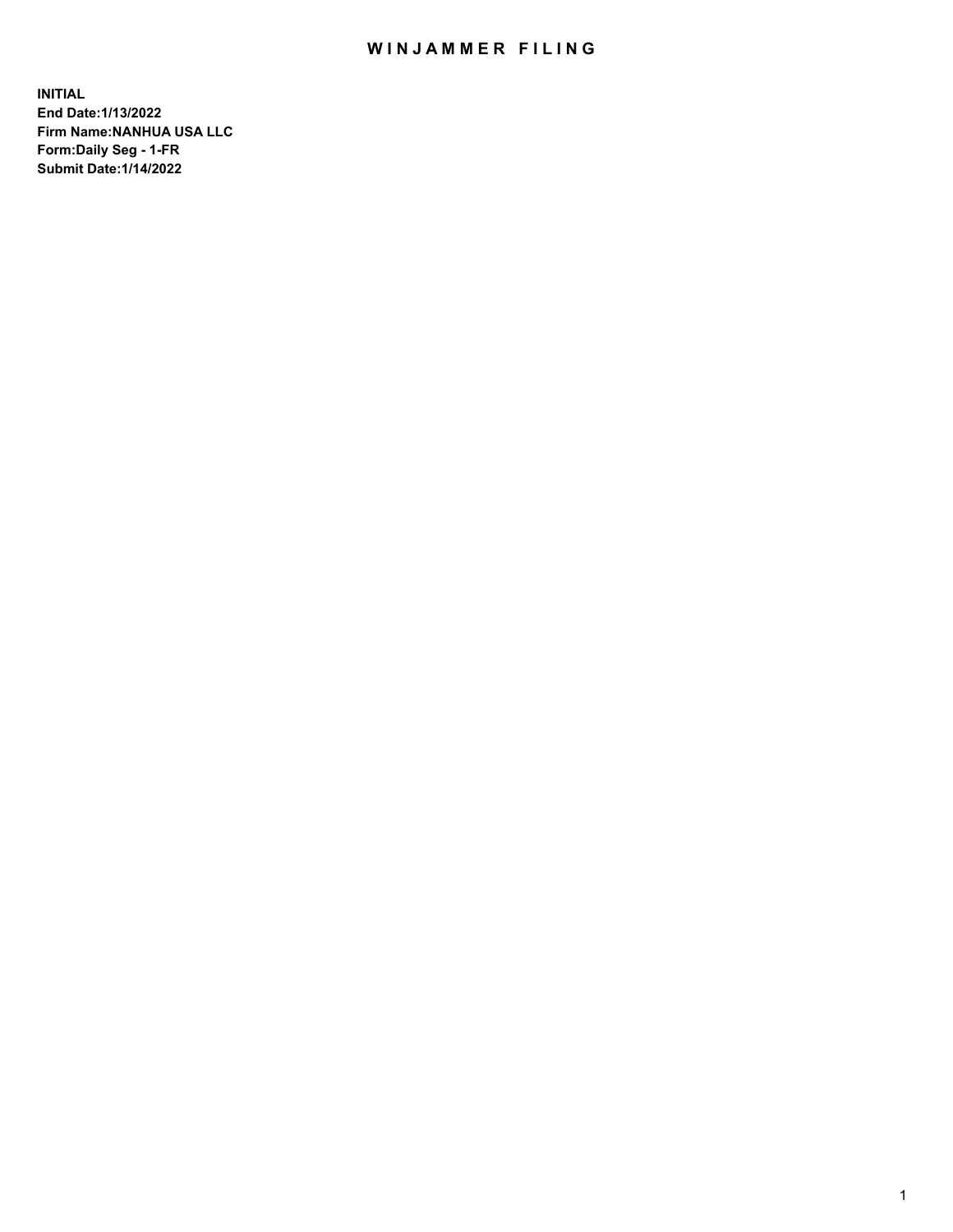## **INITIAL End Date:1/13/2022 Firm Name:NANHUA USA LLC Form:Daily Seg - 1-FR Submit Date:1/14/2022 Daily Segregation - Cover Page**

Name of Company **NANHUA USA LLC** [0010] Contact Name **Tracy Yuan** [0040] Contact Phone Number **+1 (312) 526-3930** [0060] Contact Email Address **tracy.yuan@nanhua-usa.com** [0065] FCM's Customer Segregated Funds Residual Interest Target (choose one): a. Minimum dollar amount: ; or **3,500,000** [8930] b. Minimum percentage of customer segregated funds required:% ; or **0** [8940] c. Dollar amount range between:and; or **0** [8950] **0** [8951] d. Percentage range of customer segregated funds required between:% and%. **0** [8960] **0** [8961] FCM's Customer Secured Amount Funds Residual Interest Target (choose one): a. Minimum dollar amount: ; or **100,000** [8970] b. Minimum percentage of customer secured funds required:% ; or **0** [8980] c. Dollar amount range between:and; or **0** [8990] **0** [8991] d. Percentage range of customer secured funds required between:% and%. **0** [9000] **0** [9001] FCM's Cleared Swaps Customer Collateral Residual Interest Target (choose one): a. Minimum dollar amount: ; or **0** [9010] b. Minimum percentage of cleared swaps customer collateral required:% ; or **0** [9020] c. Dollar amount range between:and; or **0** [9030] **0** [9031]

d. Percentage range of cleared swaps customer collateral required between:% and%. **0** [9040] **0** [9041]

Attach supporting documents CH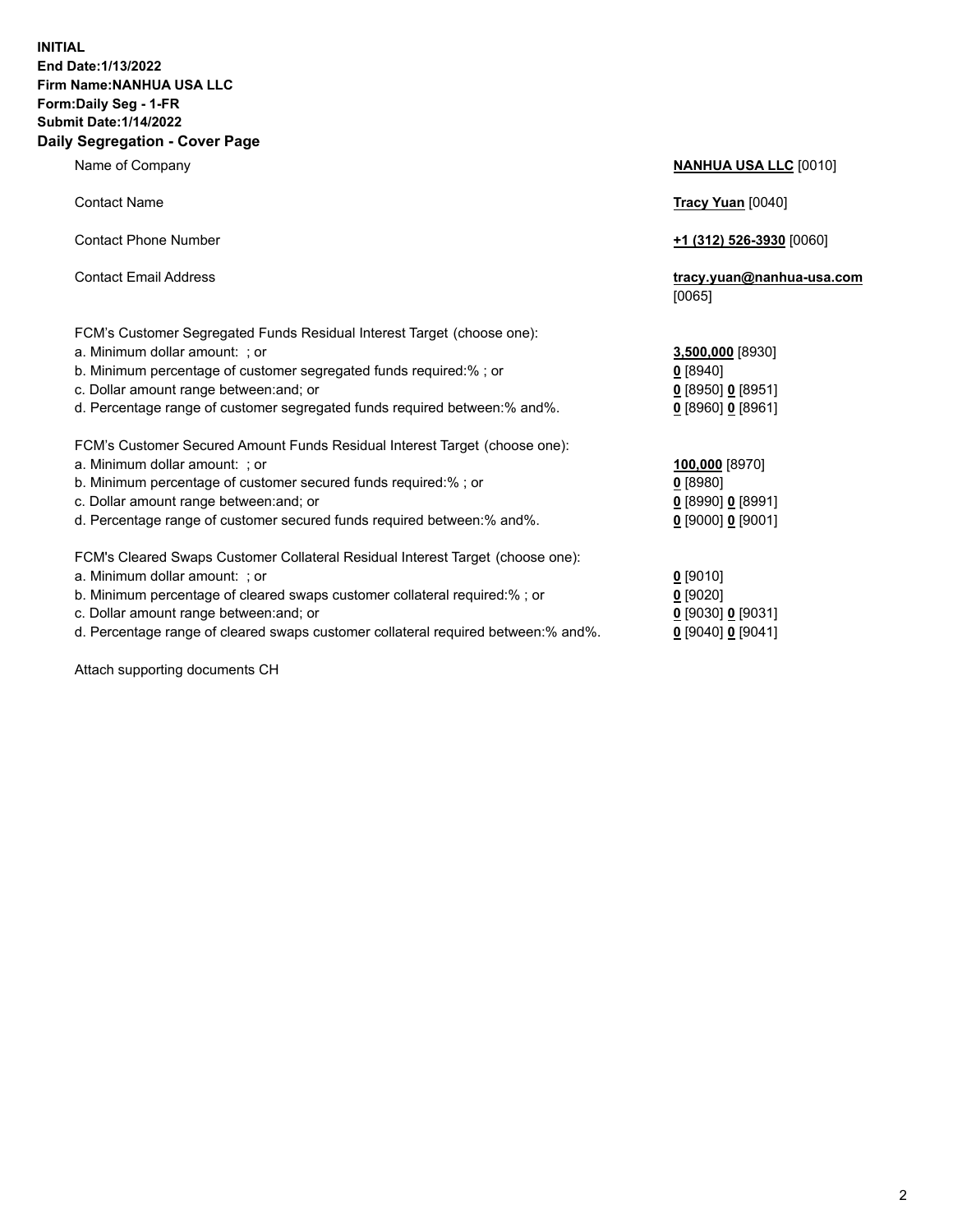## **INITIAL End Date:1/13/2022 Firm Name:NANHUA USA LLC Form:Daily Seg - 1-FR Submit Date:1/14/2022 Daily Segregation - Secured Amounts**

|     | Foreign Futures and Foreign Options Secured Amounts                                         |                         |
|-----|---------------------------------------------------------------------------------------------|-------------------------|
|     | Amount required to be set aside pursuant to law, rule or regulation of a foreign            | $0$ [5605]              |
|     | government or a rule of a self-regulatory organization authorized thereunder                |                         |
| 1.  | Net ledger balance - Foreign Futures and Foreign Option Trading - All Customers             |                         |
|     | A. Cash                                                                                     | 335,080 [5615]          |
|     | B. Securities (at market)                                                                   | $0$ [5617]              |
| 2.  | Net unrealized profit (loss) in open futures contracts traded on a foreign board of trade   | $0$ [5625]              |
| 3.  | Exchange traded options                                                                     |                         |
|     | A. Market value of open option contracts purchased on a foreign board of trade              | $0$ [5635]              |
|     | B. Market value of open contracts granted (sold) on a foreign board of trade                | 0[5637]                 |
| 4.  | Net equity (deficit) (add lines 1. 2. and 3.)                                               | 335,080 [5645]          |
| 5.  | Account liquidating to a deficit and account with a debit balances - gross amount           | $0$ [5651]              |
|     | Less: amount offset by customer owned securities                                            | $0$ [5652] $0$ [5654]   |
| 6   | Amount required to be set aside as the secured amount - Net Liquidating Equity              | 335,080 [5655]          |
|     | Method (add lines 4 and 5)                                                                  |                         |
| 7.  | Greater of amount required to be set aside pursuant to foreign jurisdiction (above) or line | 335,080 [5660]          |
|     | 6.                                                                                          |                         |
|     | FUNDS DEPOSITED IN SEPARATE REGULATION 30.7 ACCOUNTS                                        |                         |
| 1.  | Cash in Banks                                                                               |                         |
|     | A. Banks located in the United States                                                       | 644,509 [5700]          |
|     | B. Other banks qualified under Regulation 30.7                                              | 0 [5720] 644,509 [5730] |
| 2.  | Securities                                                                                  |                         |
|     | A. In safekeeping with banks located in the United States                                   | $0$ [5740]              |
|     | B. In safekeeping with other banks qualified under Regulation 30.7                          | 0 [5760] 0 [5770]       |
| 3.  | Equities with registered futures commission merchants                                       |                         |
|     | A. Cash                                                                                     | $0$ [5780]              |
|     | <b>B.</b> Securities                                                                        | $0$ [5790]              |
|     | C. Unrealized gain (loss) on open futures contracts                                         | $0$ [5800]              |
|     | D. Value of long option contracts                                                           | $0$ [5810]              |
|     | E. Value of short option contracts                                                          | 0 [5815] 0 [5820]       |
| 4.  | Amounts held by clearing organizations of foreign boards of trade                           |                         |
|     | A. Cash                                                                                     | $0$ [5840]              |
|     | <b>B.</b> Securities                                                                        | $0$ [5850]              |
|     | C. Amount due to (from) clearing organization - daily variation                             | 0[5860]                 |
|     | D. Value of long option contracts                                                           | $0$ [5870]              |
|     | E. Value of short option contracts                                                          | 0 [5875] 0 [5880]       |
| 5.  | Amounts held by member of foreign boards of trade                                           |                         |
|     | A. Cash                                                                                     | 45,167 [5900]           |
|     | <b>B.</b> Securities                                                                        | $0$ [5910]              |
|     | C. Unrealized gain (loss) on open futures contracts                                         | $0$ [5920]              |
|     | D. Value of long option contracts                                                           | $0$ [5930]              |
|     | E. Value of short option contracts                                                          | 0 [5935] 45,167 [5940]  |
| 6.  | Amounts with other depositories designated by a foreign board of trade                      | $0$ [5960]              |
| 7.  | Segregated funds on hand                                                                    | $0$ [5965]              |
| 8.  | Total funds in separate section 30.7 accounts                                               | 689,676 [5970]          |
| 9.  | Excess (deficiency) Set Aside for Secured Amount (subtract line 7 Secured Statement         | 354,596 [5680]          |
|     | Page 1 from Line 8)                                                                         |                         |
| 10. | Management Target Amount for Excess funds in separate section 30.7 accounts                 | 100,000 [5980]          |
| 11. | Excess (deficiency) funds in separate 30.7 accounts over (under) Management Target          | 254,596 [5985]          |
|     |                                                                                             |                         |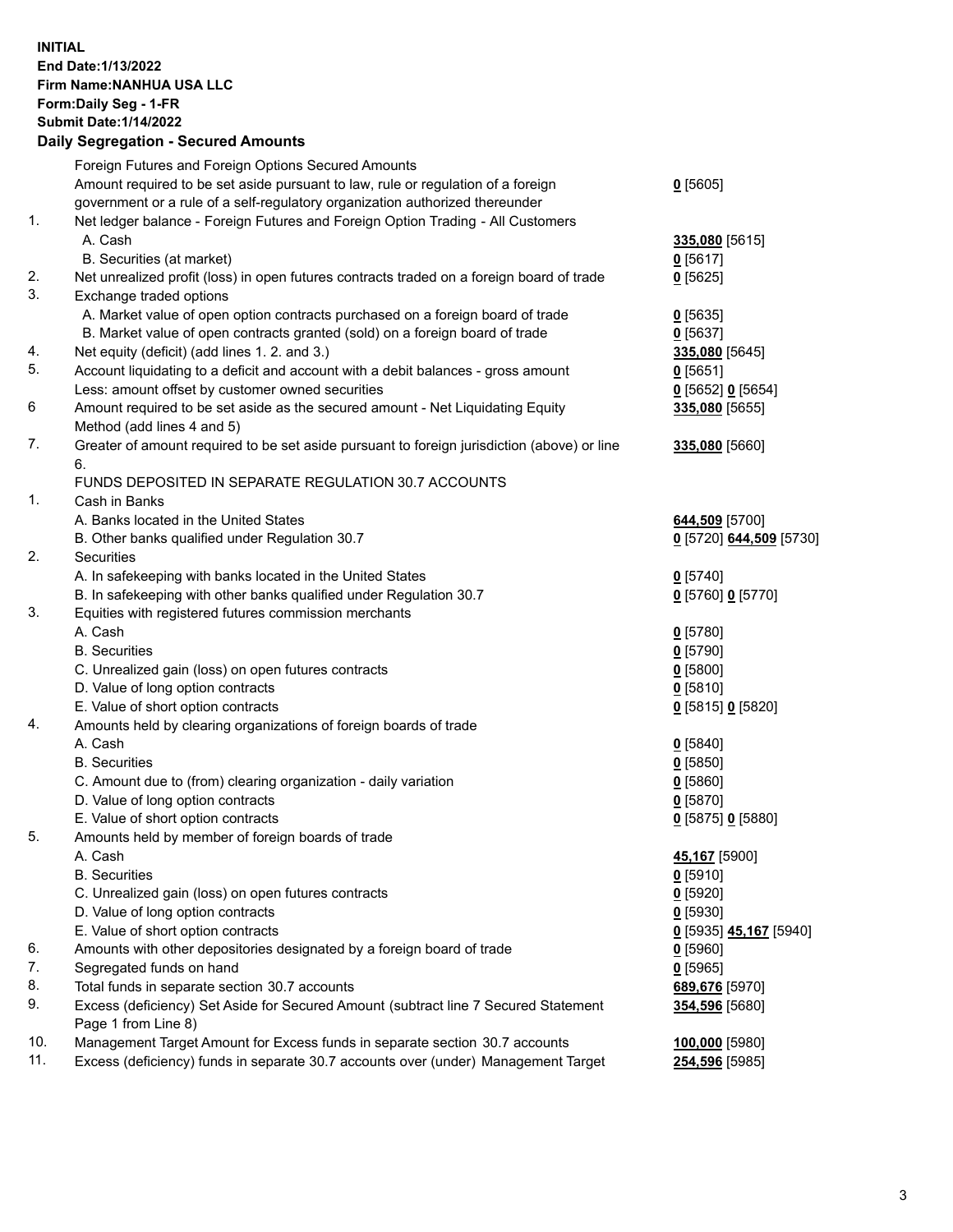| <b>INITIAL</b><br>End Date: 1/13/2022<br>Firm Name: NANHUA USA LLC<br>Form: Daily Seg - 1-FR<br><b>Submit Date: 1/14/2022</b><br>Daily Segregation - Segregation Statement |                                                                                                                                                              |                              |  |  |
|----------------------------------------------------------------------------------------------------------------------------------------------------------------------------|--------------------------------------------------------------------------------------------------------------------------------------------------------------|------------------------------|--|--|
|                                                                                                                                                                            | SEGREGATION REQUIREMENTS (Section 4d(2) of the CEAct)                                                                                                        |                              |  |  |
| 1 <sub>1</sub>                                                                                                                                                             | Net ledger balance                                                                                                                                           |                              |  |  |
|                                                                                                                                                                            | A. Cash                                                                                                                                                      | 164,017,107 [5000]           |  |  |
|                                                                                                                                                                            | B. Securities (at market)                                                                                                                                    | $0$ [5010]                   |  |  |
| 2.                                                                                                                                                                         | Net unrealized profit (loss) in open futures contracts traded on a contract market                                                                           | -5,958,714 [5020]            |  |  |
| 3.                                                                                                                                                                         | Exchange traded options                                                                                                                                      |                              |  |  |
|                                                                                                                                                                            | A. Market value of open option contracts purchased on a contract market                                                                                      | 589,753 [5030]               |  |  |
|                                                                                                                                                                            | B. Market value of open option contracts granted (sold) on a contract market                                                                                 | $-2,794,621$ [5040]          |  |  |
| 4.                                                                                                                                                                         | Net Equity (deficit) (add lines 1, 2, and 3)                                                                                                                 | 155,853,525 [5050]           |  |  |
| 5.                                                                                                                                                                         | Accounts liquidating to a deficit and accounts with                                                                                                          |                              |  |  |
|                                                                                                                                                                            | debit balances - gross amount                                                                                                                                | $0$ [5060]                   |  |  |
|                                                                                                                                                                            | Less: amount offset by customer owned securities                                                                                                             | $0$ [5070] $0$ [5080]        |  |  |
| 6.                                                                                                                                                                         | Amount required to be segregated (add lines 4 and 5)                                                                                                         | 155,853,525 [5090]           |  |  |
|                                                                                                                                                                            | FUNDS IN SEGREGATED ACCOUNTS                                                                                                                                 |                              |  |  |
| 7.                                                                                                                                                                         | Deposited in segregated funds bank accounts                                                                                                                  |                              |  |  |
|                                                                                                                                                                            | A. Cash                                                                                                                                                      | 31,022,584 [5100]            |  |  |
|                                                                                                                                                                            | B. Securities representing investment of customers' funds (at market)                                                                                        | $0$ [5110]                   |  |  |
|                                                                                                                                                                            | C. Securities held for particular customers or option customers in lieu of cash (at                                                                          | $0$ [5120]                   |  |  |
| 8.                                                                                                                                                                         | market)                                                                                                                                                      |                              |  |  |
|                                                                                                                                                                            | Margins on deposit with derivatives clearing organizations of contract markets<br>A. Cash                                                                    |                              |  |  |
|                                                                                                                                                                            |                                                                                                                                                              | 143,984,030 [5130]           |  |  |
|                                                                                                                                                                            | B. Securities representing investment of customers' funds (at market)<br>C. Securities held for particular customers or option customers in lieu of cash (at | $0$ [5140]<br>$0$ [5150]     |  |  |
|                                                                                                                                                                            | market)                                                                                                                                                      |                              |  |  |
| 9.                                                                                                                                                                         | Net settlement from (to) derivatives clearing organizations of contract markets                                                                              | -2,766,548 [5160]            |  |  |
| 10.                                                                                                                                                                        | Exchange traded options                                                                                                                                      |                              |  |  |
|                                                                                                                                                                            | A. Value of open long option contracts                                                                                                                       | <b>589,753</b> [5170]        |  |  |
|                                                                                                                                                                            | B. Value of open short option contracts                                                                                                                      | -2,794,621 <sup>[5180]</sup> |  |  |
| 11.                                                                                                                                                                        | Net equities with other FCMs                                                                                                                                 |                              |  |  |
|                                                                                                                                                                            | A. Net liquidating equity                                                                                                                                    | $0$ [5190]                   |  |  |
|                                                                                                                                                                            | B. Securities representing investment of customers' funds (at market)                                                                                        | $0$ [5200]                   |  |  |
|                                                                                                                                                                            | C. Securities held for particular customers or option customers in lieu of cash (at                                                                          | $0$ [5210]                   |  |  |
|                                                                                                                                                                            | market)                                                                                                                                                      |                              |  |  |
| 12.                                                                                                                                                                        | Segregated funds on hand                                                                                                                                     | $0$ [5215]                   |  |  |
| 13.                                                                                                                                                                        | Total amount in segregation (add lines 7 through 12)                                                                                                         | 170,035,198 [5220]           |  |  |
| 14.                                                                                                                                                                        | Excess (deficiency) funds in segregation (subtract line 6 from line 13)                                                                                      | 14,181,673 [5230]            |  |  |
| 15.                                                                                                                                                                        | Management Target Amount for Excess funds in segregation                                                                                                     | 3,500,000 [5240]             |  |  |
| 16.                                                                                                                                                                        | Excess (deficiency) funds in segregation over (under) Management Target Amount                                                                               | 10,681,673 [5250]            |  |  |
|                                                                                                                                                                            | <b>Excess</b>                                                                                                                                                |                              |  |  |